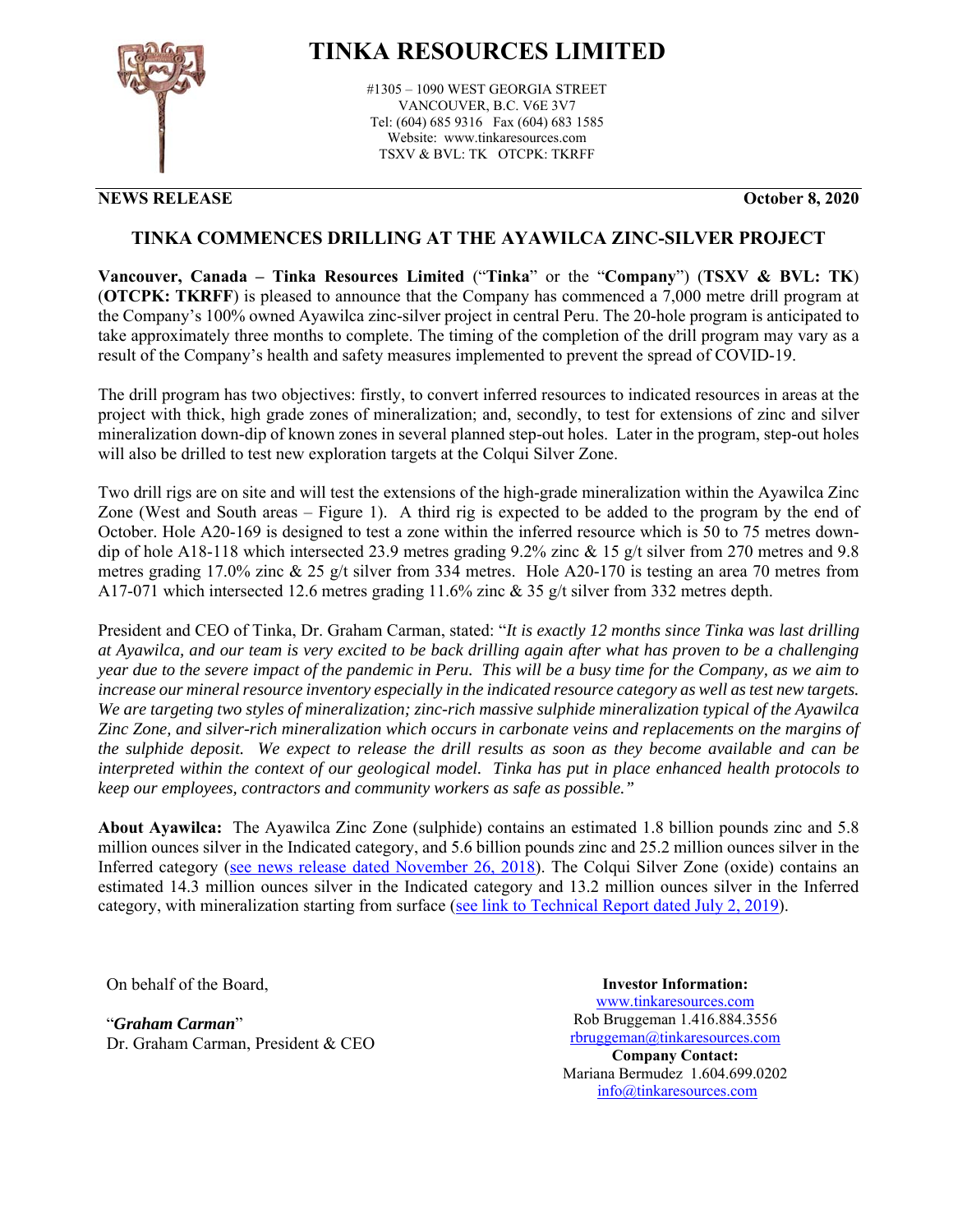

Figure 1. Progressive 2020 drill hole map

## **About Tinka Resources Limited**

Tinka is an exploration and development company with its flagship property being the 100%-owned Ayawilca zinc-silver project in central Peru. The Ayawilca Zinc Zone has an estimated Indicated resource of 11.7 Mt grading 6.9% zinc, 15 g/t silver & 0.2% lead and an Inferred resource of 45.0 Mt grading 5.6% zinc, 17 g/t silver & 0.2% lead (dated November 26, 2018). The Colqui Silver Zone (oxide) has an estimated Indicated resource of 7.4 Mt grading 60 g/t silver, and an Inferred resource of 8.5 Mt grading 48 g/t silver occurring from surface (dated May 25, 2016). A Preliminary Economic Assessment for the Zinc Zone was released on July 2, 2019 (see release). The Qualified Person, Dr. Graham Carman, Tinka's President and CEO, and a Fellow of the Australasian Institute of Mining and Metallurgy, has reviewed and verified the technical contents of this release.

Forward Looking Statements: Certain information in this news release contains forward-looking statements and forwardlooking information within the meaning of applicable securities laws (collectively "forward-looking statements"). All statements, other than statements of historical fact are forward-looking statements. Forward-looking statements are based on the beliefs and expectations of Tinka as well as assumptions made by and information currently available to Tinka's management. Such statements reflect the current risks, uncertainties and assumptions related to certain factors including, without limitations: timing of planned drill programs and results varying from expectations; delay in obtaining results; expectations regarding the Ayawilca Project PEA; the potential impact of epidemics, pandemics or other public health crises, including the current outbreak of the novel coronavirus known as COVID-19 on the Company's business, operations and financial condition; changes in world metal markets; changes in equity markets; uncertainties relating to the availability and costs of financing needed in the future; equipment failure, unexpected geological conditions; imprecision in resource estimates or metal recoveries; success of future development initiatives; competition and operating performance; environmental and safety risks; delays in obtaining or failure to obtain necessary permits and approvals from local authorities; community agreements and relations; and, other development and operating risks. Should any one or more of these risks or uncertainties materialize, or should any underlying assumptions prove incorrect, actual results may vary materially from those described herein. Although Tinka believes that assumptions inherent in the forward-looking statements are reasonable, forward-looking statements are not guarantees of future performance and accordingly undue

2